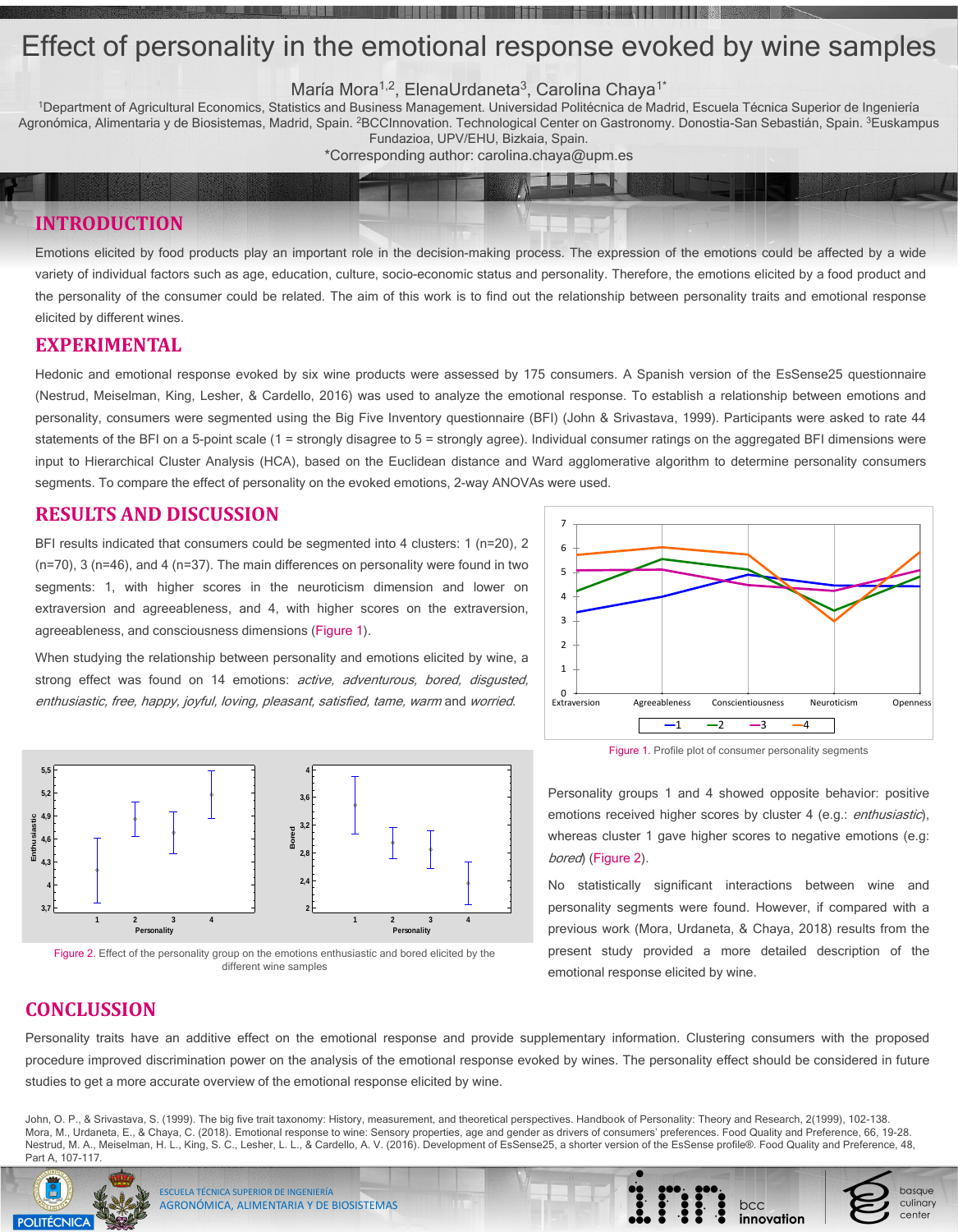#### **Important notes:**

Do **NOT** write outside the grey boxes. Any text or images outside the boxes **will** be deleted.

Do **NOT** alter the structure of this form. Simply enter your information into the boxes. The form will be automatically processed – if you alter its structure your submission will not be processed correctly.

Do not include keywords – you can add them when you submit the abstract online.

**Title:** 

#### **Effect of personality in the emotional response evoked by wine products**

#### **Authors & affiliations:**

*Mora, M.<sup>a, b</sup>, Urdaneta, E.<sup>c</sup>, Chaya, C.<sup>a</sup> (\*)* 

*a Department of Agricultural Economics, Statistics and Business Management. Universidad Politécnica de Madrid, Escuela Técnica Superior de Ingeniería Agronómica, Alimentaria y de Biosistemas, Ciudad* 

*Universitaria s/n, 28040 Madrid, Spain. b BCCInnovation. Technological Center on Gastronomy. 20009 Donostia-San Sebastián. c Euskampus Fundazioa, UPV/EHU, Edificio Rectorado, Barrio Sarriena Auzoa, 48940 Leioa, Bizkaia, Spain.* 

*carolina.chaya@upm.es*

**Abstract:** (Your abstract must use **Normal style** and must fit in this box. Your abstract should be no longer than 300 words. The box will 'expand' over 2 pages as you add text/diagrams into it.)

Preparation of Your Abstract

1. The title should be as brief as possible but long enough to indicate clearly the nature of the study. Capitalise the first letter of the first word ONLY (place names excluded). No full stop at the end.

2. Abstracts should state briefly and clearly the purpose, methods, results and conclusions of the work. Introduction: Clearly state the purpose of the abstract

Methods: Describe your selection of observations or experimental subjects clearly

Results: Present your results in a logical sequence in text, tables and illustrations

Discussion: Emphasize new and important aspects of the study and conclusions that are drawn from them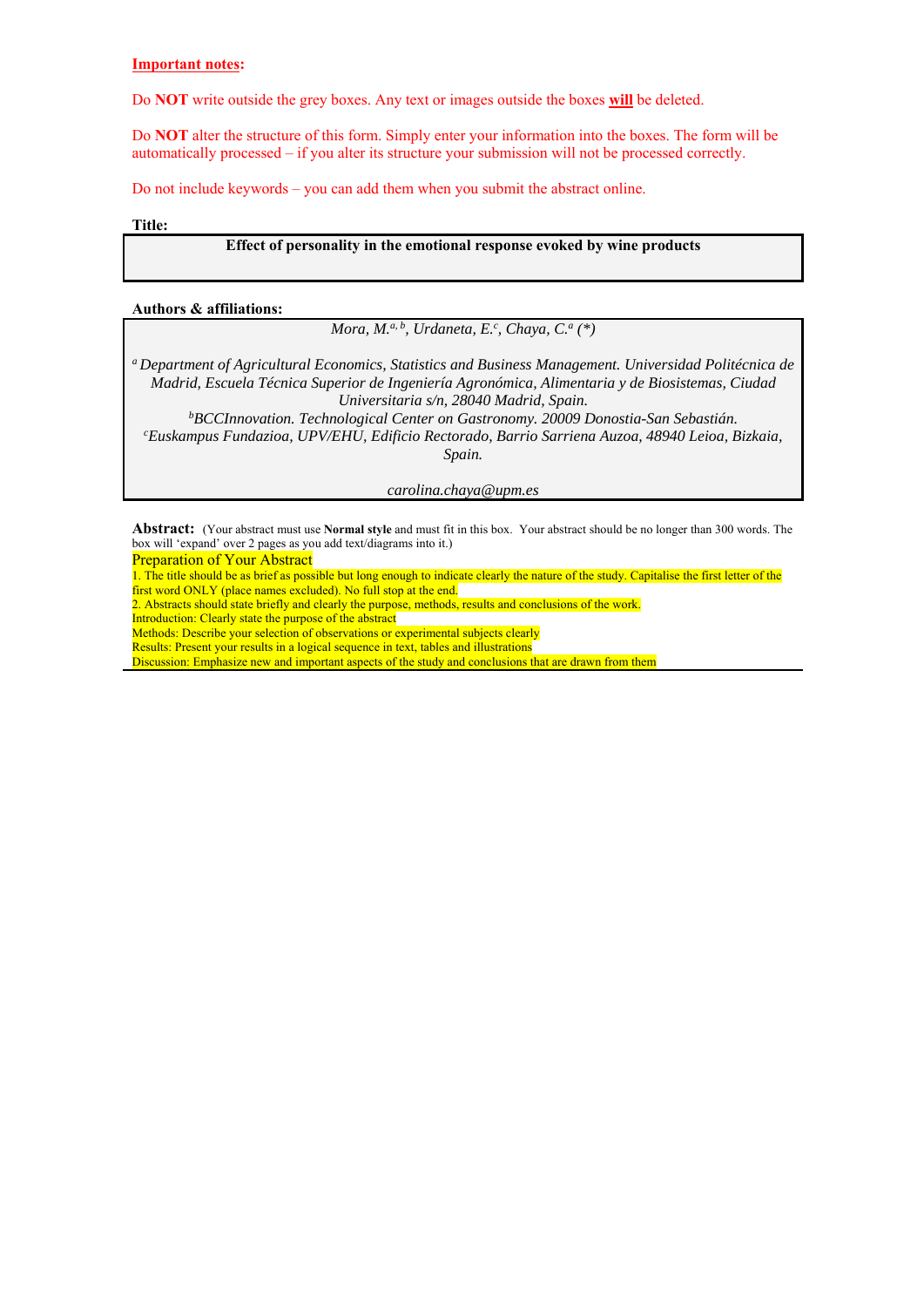#### **Important notes:**

Do **NOT** write outside the grey boxes. Any text or images outside the boxes **will** be deleted.

Do **NOT** alter the structure of this form. Simply enter your information into the boxes. The form will be automatically processed – if you alter its structure your submission will not be processed correctly.

Do not include keywords – you can add them when you submit the abstract online.

Emotional response studies deserve nowadays much research attention. However, few works have reported the influence of individual differences. The purpose of this research is to find out the relationship between personality traits and the emotional response of consumers.

Six wines were assessed in terms of hedonic and emotional response (modified EsSense25 (1)) by 175 consumers. Consumers were clustered into four consumers' segments according to their personality traits measured by Big Five Inventory method (2).

A strong effect of personality on emotional response elicited by the wine samples was found on 14 emotions. In addition, a significant effect of wine was found for six emotions. The main differences on personality were due to two consumers' segments: Group 4, with higher scores on dimensions of extraversion, agreeableness and consciousness and Group 1 being higher in the neuroticism dimension and lower on extraversion and agreeableness. In terms of emotional response both groups showed opposite behaviour: Positive emotions such as active, adventurous, enthusiastic, happy, joyful, loving, satisfied and warm received higher scores by Group 4 as compared to Group 1. The opposite happened with negative emotions such as bored, worried and disgusted, which were significantly higher in consumers Group 1, biased on the neuroticism dimension (Figure 1). No significant interactions (wine x personality) were found. However, as compared to a previous work (3) a better description of emotional response differences by wine was found. Splitting the consumers' panel by their personality profile provided more evidence on the differences among wine evoked emotions (Figure 2).

To conclude, personality traits have an additive effect on the emotional response. This effect should be taken into account in future studies in order to get a more realistic overview of the differences among products in terms of emotional response.